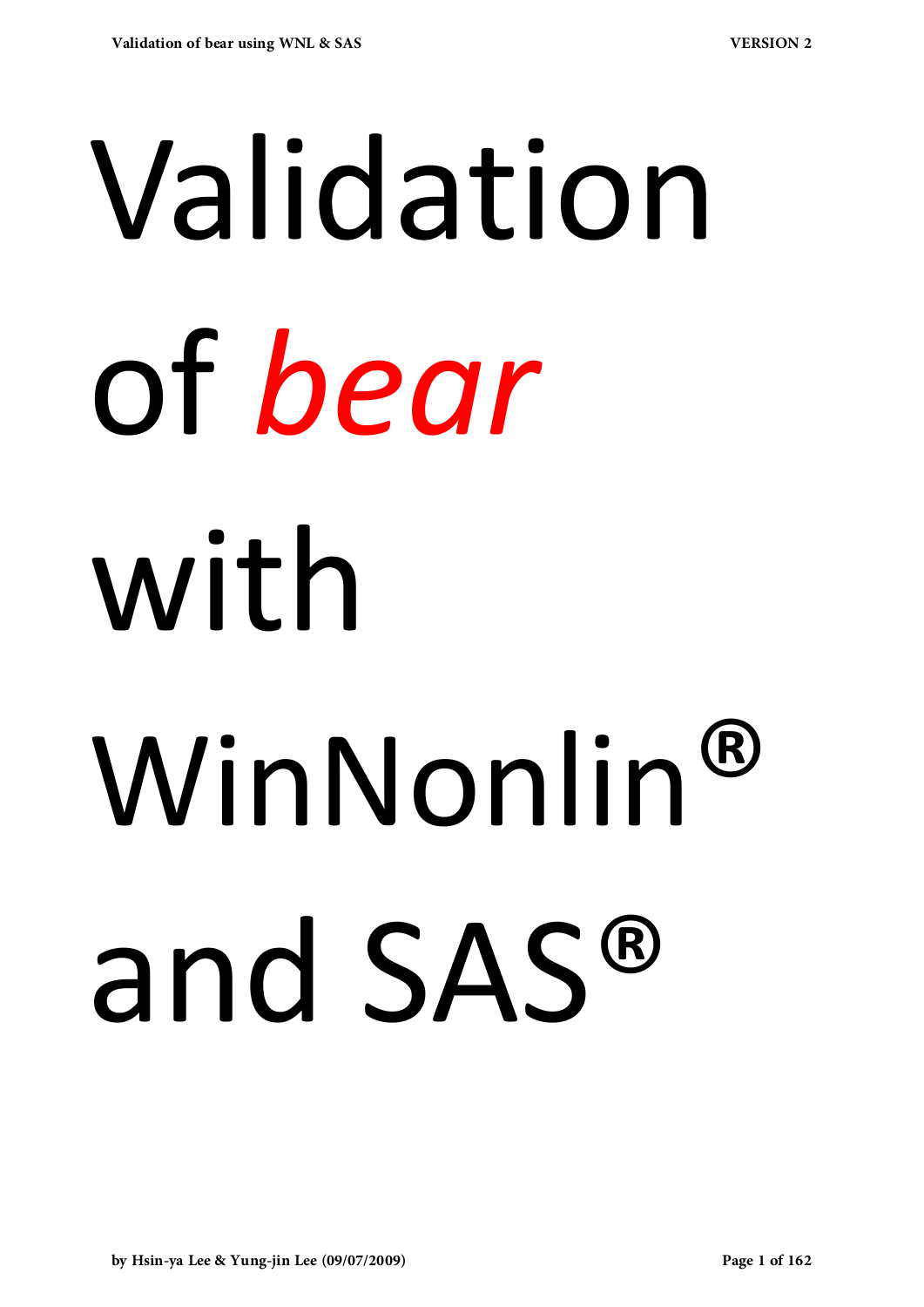## Raw Dataset (2x2x2 crossover, & SD)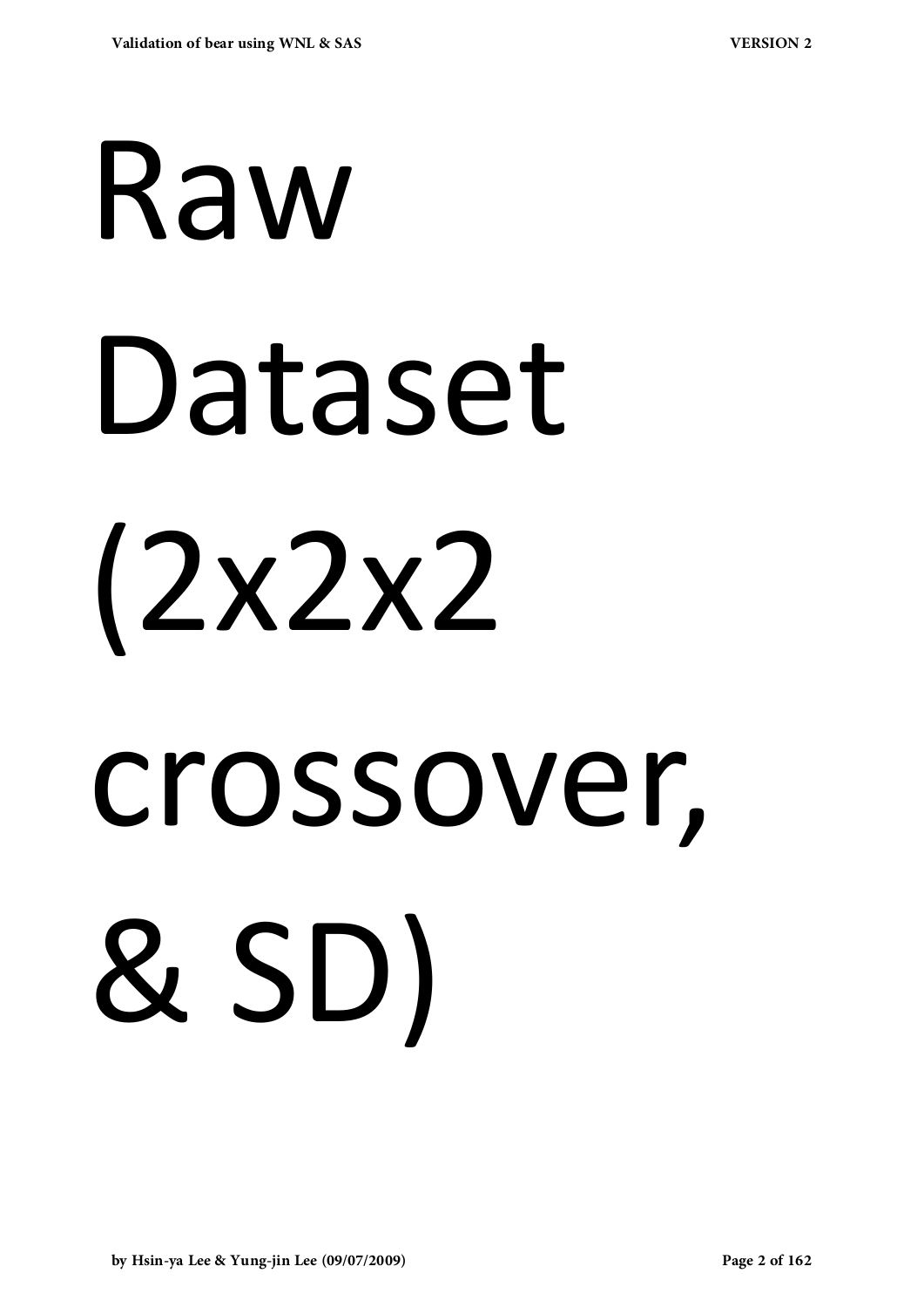| R/T-Subject Time (hr) |       | Conc.(hr) |
|-----------------------|-------|-----------|
| $R-01$                | 0.00  |           |
| $R-01$                | 0.25  | 36.1      |
| $R-01$                | 0.50  | 125       |
| $R-01$                | 0.75  | 567       |
| $R-01$                | 1.00  | 932       |
| $R-01$                | 1.50  | 1343      |
| $R-01$                | 2.00  | 1739      |
| $R-01$                | 3.00  | 1604      |
| $R-01$                | 4.00  | 1460      |
| $R-01$                | 8.00  | 797       |
| $R-01$                | 12.00 | 383       |
| $R-01$                | 24.00 | 72.0      |
| $T-01$                | 0.00  |           |
| $T-01$                | 0.25  | 84.5      |
| $T-01$                | 0.50  | 192       |
| $T-01$                | 0.75  | 629       |
| $T-01$                | 1.00  | 873       |
| $T-01$                | 1.50  | 1246      |
| $T-01$                | 2.00  | 1633      |
| $T-01$                | 3.00  | 1375      |
| $T-01$                | 4.00  | 1006      |
| $T-01$                | 8.00  | 616       |
| $T-01$                | 12.00 | 379       |
| $T-01$                | 24.00 | 84.4      |
| $R-02$                | 0.00  |           |
| $R-02$                | 0.25  |           |
| $R-02$                | 0.50  | 69.7      |
| $R-02$                | 0.75  | 167       |
| $R-02$                | 1.00  | 602       |
| $R-02$                | 1.50  | 1023      |
| $R-02$                | 2.00  | 1388      |
| $R-02$                | 3.00  | 1481      |
| $R-02$                | 4.00  | 1346      |
| $R-02$                | 8.00  | 658       |
| $R-02$                | 12.00 | 336       |
| $R-02$                | 24.00 | 84.0      |
| $T-02$                | 0.00  |           |
| $T-02$                | 0.25  | 30.1      |
| $T-02$                | 0.50  | 211       |
| $T-02$                | 0.75  | 1221      |
| $T-02$                | 1.00  | 1485      |
| $T-02$                | 1.50  | 1837      |
| $T-02$                | 2.00  | 1615      |
| $T-02$                | 3.00  | 1621      |
| T-02                  | 4.00  | 1411      |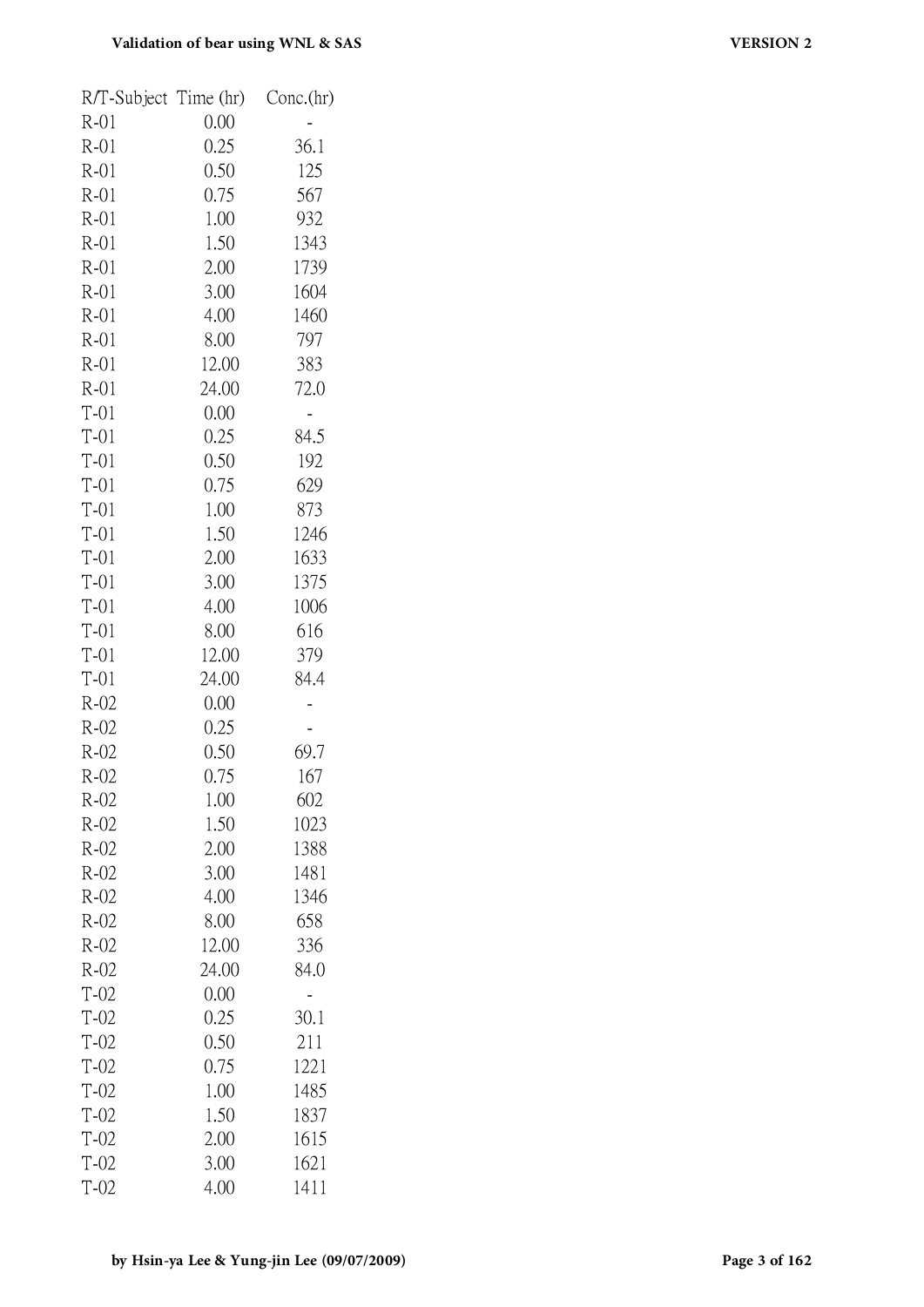| $T-02$ | 8.00  | 763  |
|--------|-------|------|
| $T-02$ | 12.00 | 424  |
| T-02   | 24.00 | 109  |
| $R-03$ | 0.00  |      |
| $R-03$ | 0.25  |      |
| $R-03$ | 0.50  | 38.2 |
| $R-03$ | 0.75  | 277  |
| $R-03$ | 1.00  | 631  |
| $R-03$ | 1.50  | 1002 |
| $R-03$ | 2.00  | 1780 |
| $R-03$ | 3.00  | 1776 |
| $R-03$ | 4.00  | 1618 |
| $R-03$ | 8.00  | 782  |
| $R-03$ | 12.00 | 466  |
| $R-03$ | 24.00 | 89.7 |
| $T-03$ | 0.00  |      |
| $T-03$ | 0.25  | 32.8 |
| $T-03$ | 0.50  | 181  |
| $T-03$ | 0.75  | 271  |
| $T-03$ | 1.00  | 402  |
| $T-03$ | 1.50  | 783  |
| $T-03$ | 2.00  | 2073 |
| T-03   | 3.00  | 1842 |
| $T-03$ | 4.00  | 1610 |
| $T-03$ | 8.00  | 883  |
| $T-03$ | 12.00 | 389  |
| $T-03$ | 24.00 | 75.8 |
| $R-04$ | 0.00  |      |
| R-04   | 0.25  |      |
| $R-04$ | 0.50  | 37.2 |
| $R-04$ | 0.75  | 306  |
| $R-04$ | 1.00  | 758  |
| $R-04$ | 1.50  | 1124 |
| $R-04$ | 2.00  | 1374 |
| $R-04$ | 3.00  | 1129 |
| $R-04$ | 4.00  | 1043 |
| $R-04$ | 8.00  | 576  |
| $R-04$ | 12.00 | 325  |
| $R-04$ | 24.00 | 75.9 |
| $T-04$ | 0.00  |      |
| $T-04$ | 0.25  | 30.8 |
| $T-04$ | 0.50  | 198  |
| $T-04$ | 0.75  | 395  |
| $T-04$ | 1.00  | 906  |
| $T-04$ | 1.50  | 1413 |
| $T-04$ | 2.00  | 1629 |